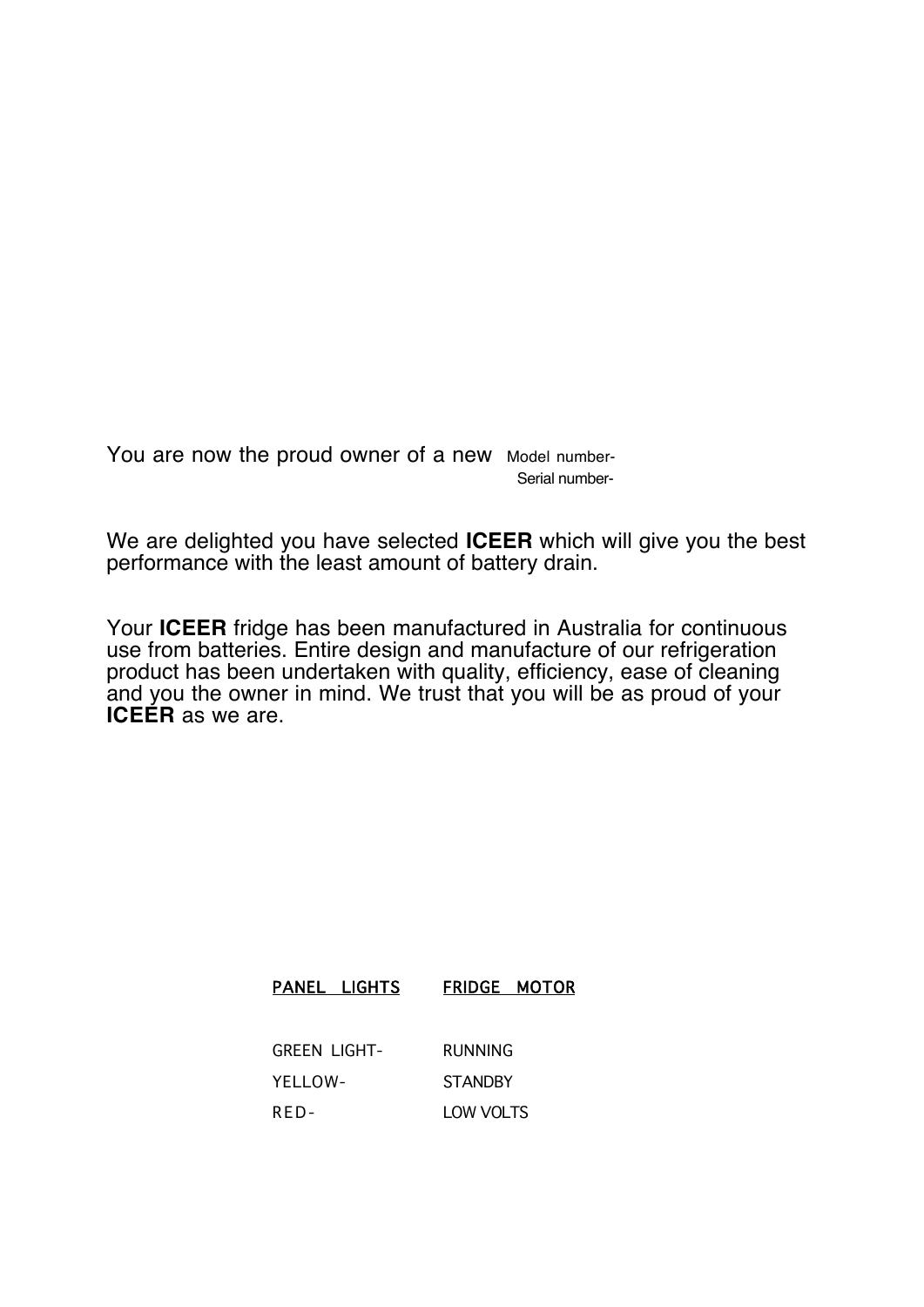## **INSTALLATION**

- (1) Select the coolest area in the room.
- (2) Avoid direct sunlight
- (3) Situate away from heating sources such as radiators or unshielded stoves.
- (4) Avoid locations in small, badly ventilated rooms.
- (5) Ensure surface is clean.
- (6) Ensure the unit is level and firmly in place i.e. not rocking.

# **VENTING AND CLEARANCES**

All **ICEER** fridges are fan-cooled, good venting is essential. 100mm (4") diameter of air must be allowed to flow through the intake and out of the exhaust of the fridge freely. Restriction of this flow will result in lower performance and higher internal cabinet temperature.

Provision for 100mm (4") ducting is provided so cool air can be ducted in from floor or bilge, and /or hot air exhausted outside. Ducting length should not exceed 2 metres.

## **CONNECTION**

Check that the unit you have purchased is the same voltage as your systems voltage.

The cable into your unit should be of sufficient size to avoid voltage drop i.e. when the fridge is running, the voltage measured at the fridge should not be less than 0.4 of a volt of that measured at the battery

To establish your correct size, the following cable to length ratio should be adhered to.

**A 12V DC** freezer requires 1 sqmm of cable per 1 metre of cable run from the battery i.e. if cable run is 15 metres from the battery, cable size should be 15 sqmm.

12V Length m x sqmm cable

 $=$  cable size

 $15 \times 1 = 15$  sqmm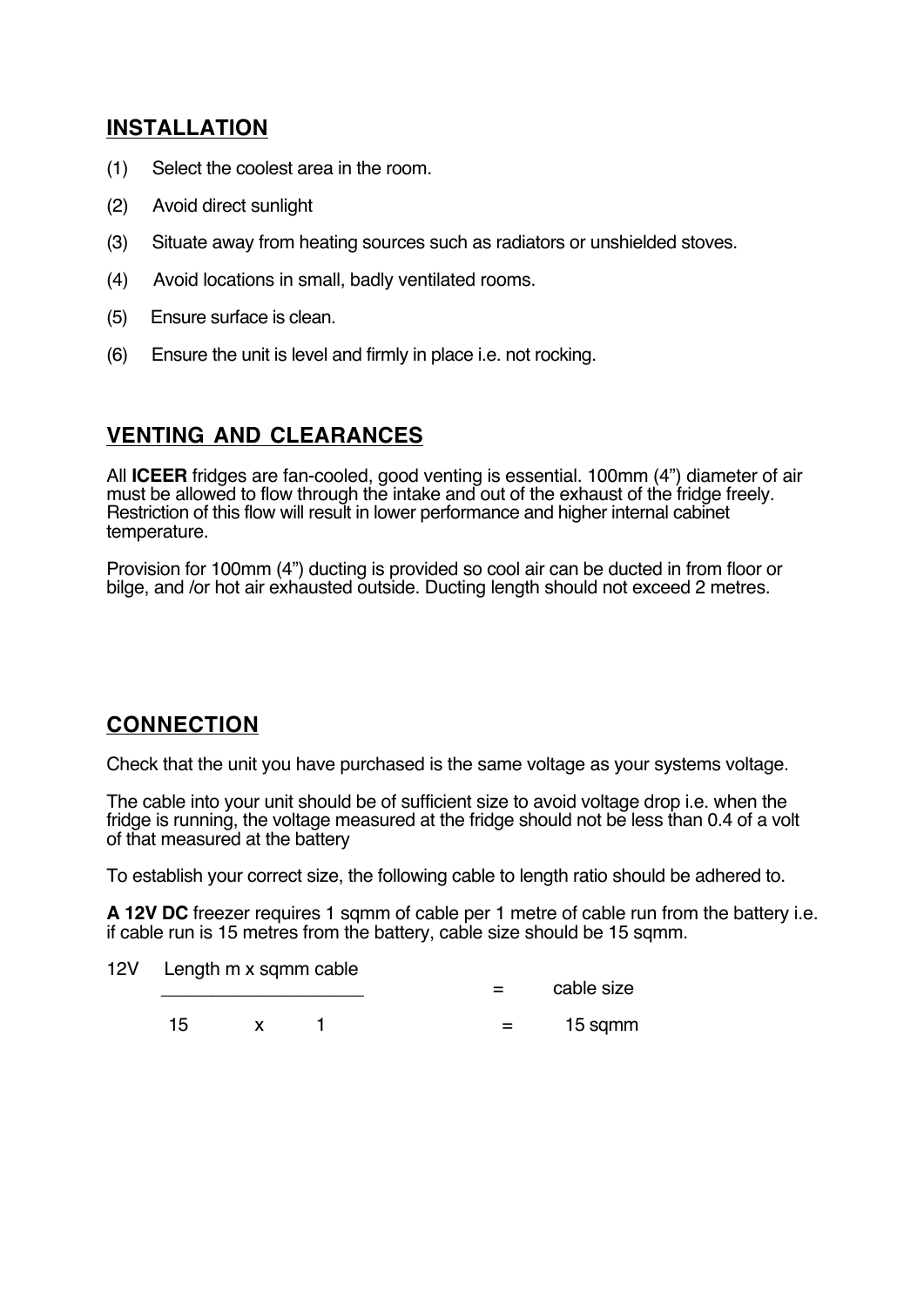**A 24V DC** freezer requires 1 sqmm of cable per 2 metres of cable run from the battery i.e. if the cable run is 20 metres from the battery, the cable size should be 10 sqmm.

| 24V | Length $m \times 0.5$ |  |       | $\equiv$ $\equiv$ | cable size |
|-----|-----------------------|--|-------|-------------------|------------|
|     | 20                    |  | x 0.5 | $\equiv$ $\equiv$ | 10 sqmm    |

Do not use in-line glass fuses or cheap switches. Only use a good quality silver contacted circuit breaker, with self-wiping contacts of 10 amp rating. Cheap switches and in-line fuse holders cannot pass the current without dropping too much voltage.

Reverse polarity or over-voltage will cause damage, and is not covered by warranty.

**NB:** Red wire is positive connection (+) and black is negative (-).

## **OPERATION**

Having correctly connected the unit to the power supply, switch it on. To ensure no damage has occurred in transit, run your power unit a full 24 hours prior to placing any product in the fridge. This also allows the unit to pull down to the required temperature. It may take up to 16 hours for the freezer to reach -12C on the first cycle depending on: -model / size

#### -temperature of day

**NOTE:** When switched on, the fan will run at varying speeds as well as stopping and starting. **This is normal operation.**

**NOTE:** There are no operation controls i.e. thermostat. Cabinet temperature is controlled by the electronic **ICEER** control system. Because EUTECTIC fluid is employed in **ICEER** fridges, the initial first cycle will be longer (up to 16 hours).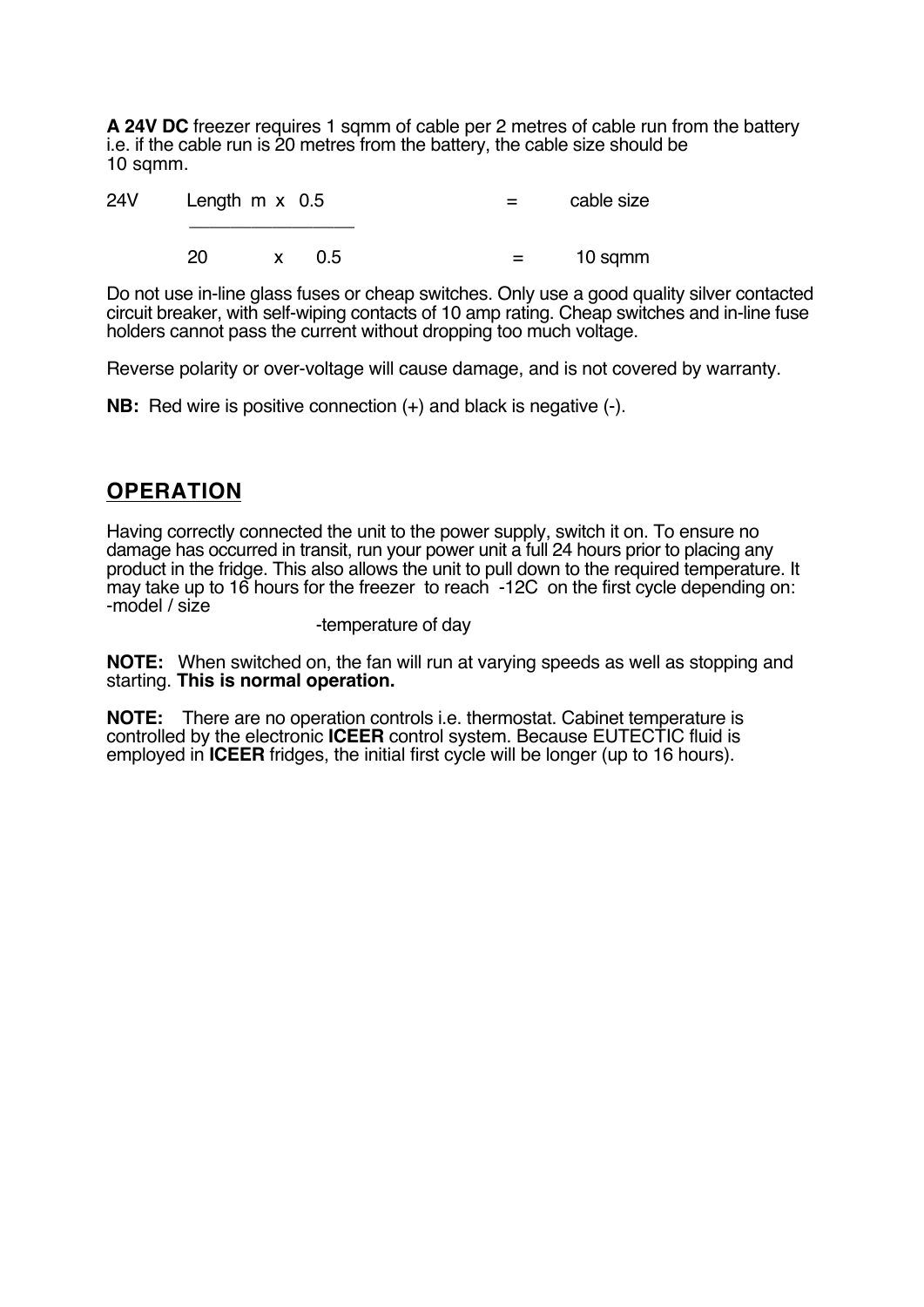# **CARE AND CLEANING**

### **Defrosting**

At least once a year, or when the frost layer exceeds 3mm (1/8"):

- (1) Switch off power.
- (2) Remove frozen food and drawers, wrap food in a blanket or newspaper to prevent thawing.
- (3) Tip a container of warm water in to the freezer. The ice will start thawing which will enable most of it to be removed by gently scraping with a soft plastic or rubber spatula. Collecting the ice in a bowl while it is still solid will speed up the defrosting process.
- (4) Melted ice should be mopped up with a clean cloth or sponge. Use the opportunity to clean the cabinet interior.
- (5) When defrosting and cleaning are complete, dry thoroughly, switch power on and replace food.

# **Cleaning**

Outside of Cabinet:

The outside of cabinet needs only to be rubbed down with a dry duster. Any dirt can be washed off with hot water. After washing, dry the cabinet thoroughly.

 **Important:** Do not use abrasive cleaners of any kind. Once a year, a high grade non-abrasive automotive wax may be used to polish the exterior if desired.

#### Interior of Cabinet:

To maintain freshness and hygiene, the inside of the freezer should be washed periodically. Use lukewarm water to which a little baking soda has been added (1 teaspoonful to 1 litre water). Always rinse using a cloth dipped in clean warm water. Thoroughly dry all surfaces.

Door seals and the surface in contact with the door opening should be cleaned with warm water and then dried. After drying wipe all around.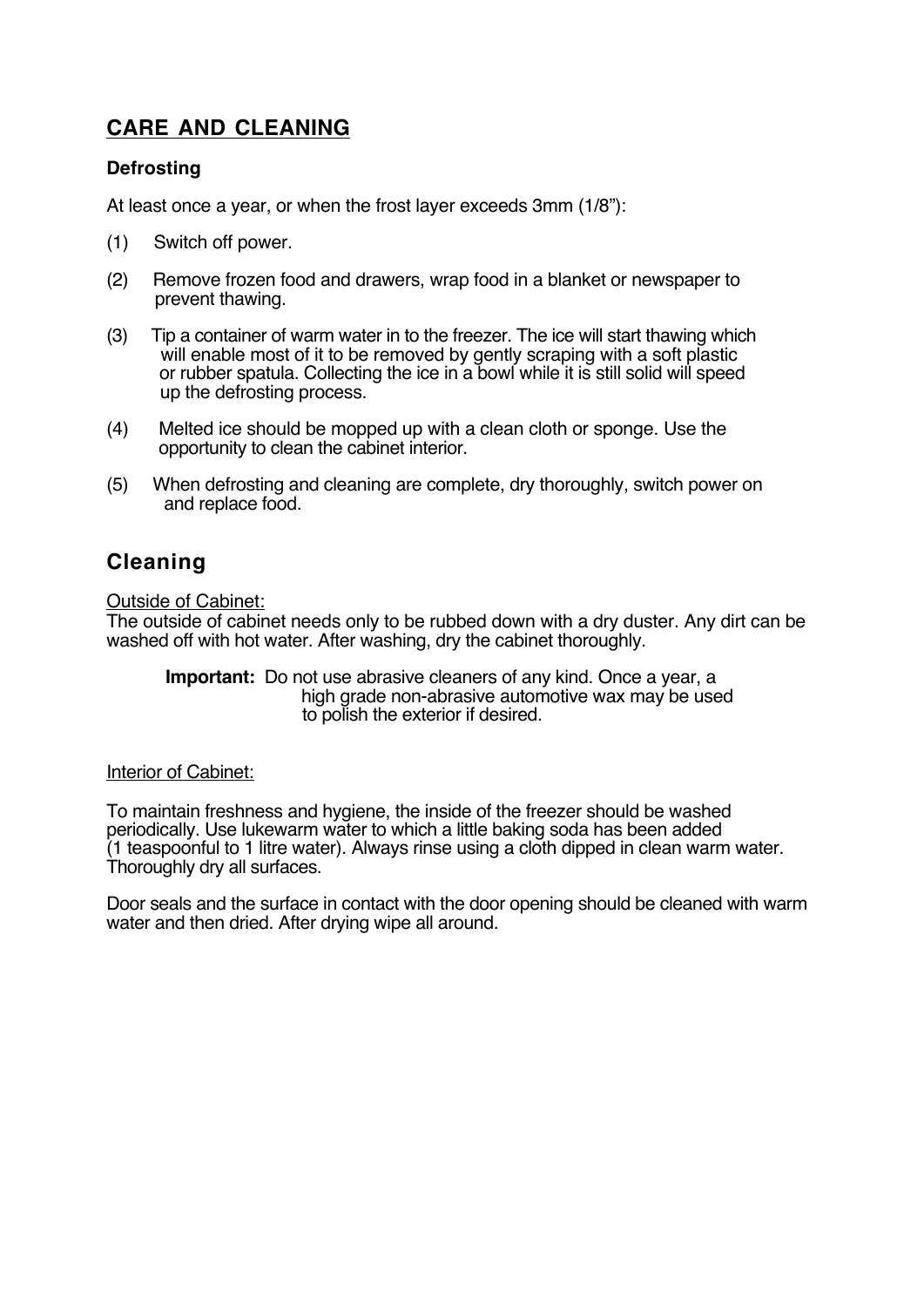### **WARNING**

**DO NOT** clean interior with abrasive, scented or soapy materials.

- **DO NOT** use car cleaning or household wax or polishes on the interior.
- **DO NOT** use sun lamps, radiators or fan heaters to defrost or dry any part of the freezer interior or exterior.

## **Out of Use**

It is desirable to keep your freezer in use throughout the year. However if is necessary to shut the unit down, use the following important steps:

- (1) Turn off power.
- (2) Open the door.
- (3) Empty and then thoroughly clean the interior.
- (4) Leave the door open until the unit is required back in service.

#### **Failure to observe the above may cause the interior to smell and mildew to form.**

## **GETTING THE BEST USE OF YOUR FREEZER**

- (1) If frost builds up to 3mm (1/8") thick, defrost your freezer.
- (2) Before turning on power, ensure that the interior of the freezer is completely dry.
- (3) Avoid overloading the freezer at one time.
- (4) For the best results, tightly wrap items such as fish, meat and poultry in correct freezer packing material eg freezer bags, plastic wrap etc. Ensure that all air is removed from the package to prevent the food from drying out during storage.
- (5) Small packages of food freeze and defrost more rapidly, therefore if possible food should be packaged in meal size portions.